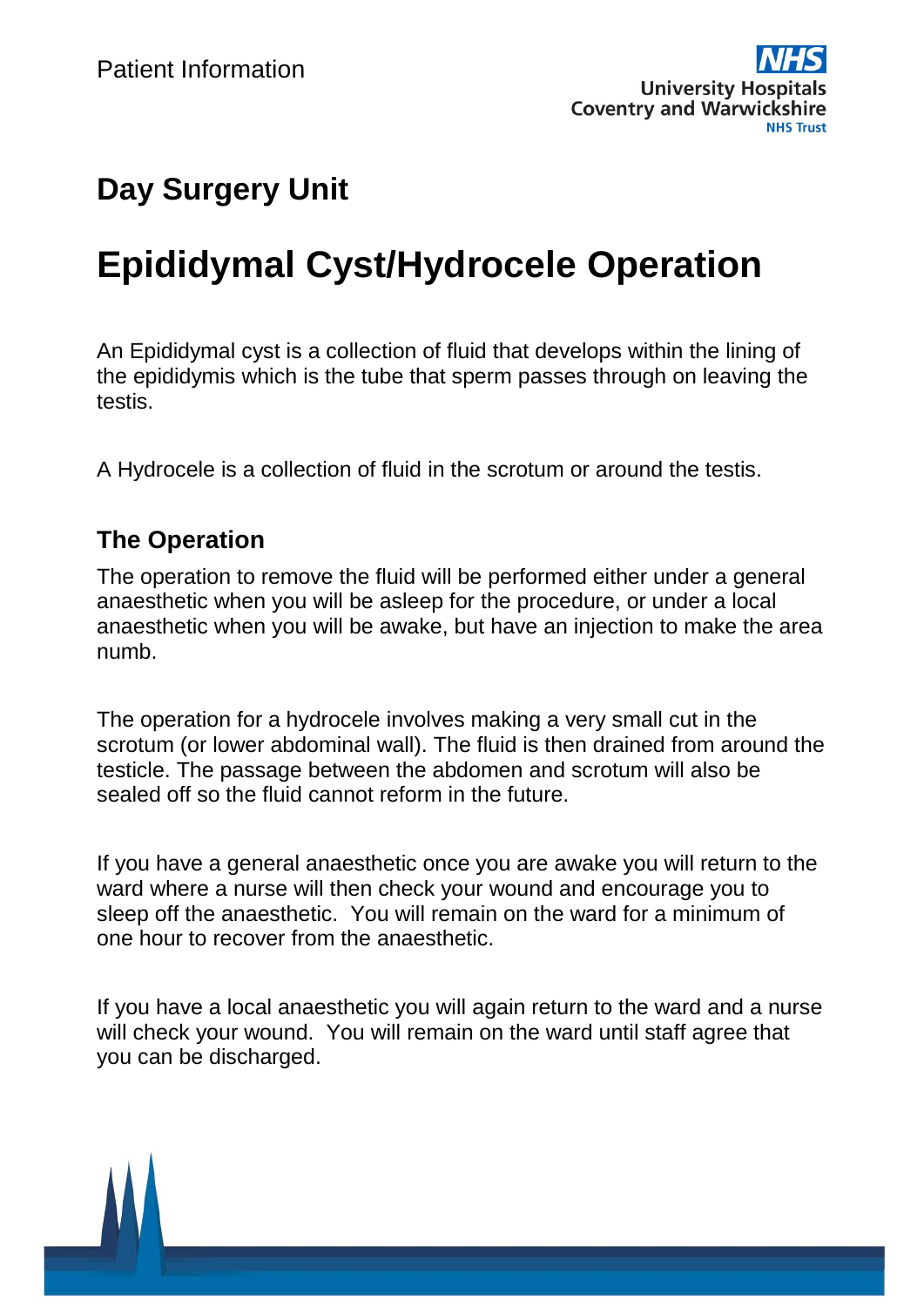## **On Discharge**

Once the surgeon and anaesthetist have agreed that you can go home:

- A post-operative letter will either be given to yourself from the hospital for you to take to your GP if you live outside the Coventry area, or if you live within the Coventry area, a post-operative letter will be available on the hospital reporting system which is accessible to all Coventry GP's.
- If you require an Outpatient's appointment you will receive it in the post.
- If you have any queries please ask staff.

## **Going home**

#### **If you have had a general anaesthetic:**

The anaesthetic drug remains in your body for 24 hours, and during this time it is gradually secreted from the body. During this 24 hour period you are under the influence of this drug, which can temporarily affect your co ordination and reasoning skills. As a result there are **certain things you must not do**. These include:

- Do not drive a car or any form of motorised transport, or bicycles. You will need to get someone to drive you home;
- Do not drink alcohol:
- Do not operate any machinery or electrical appliances; this includes using a kettle or saucepan;
- You should not lock the bathroom or toilet door or in anyway make yourself inaccessible to the person looking after you;
- Do not sign any legal documents for 48 hours afterwards.

## **At Home**

### **Eating and Drinking**

On your return home you may eat and drink as normal.

## **Pain relief**

Once the anaesthetic starts to wear off, over the counter painkillers such as paracetamol based products (Paracetamol, Panadol, Paracodol) should help with any pain or discomfort you are feeling. It is advisable not to take Aspirin based pain killers as this may increase the risk of further bruising. If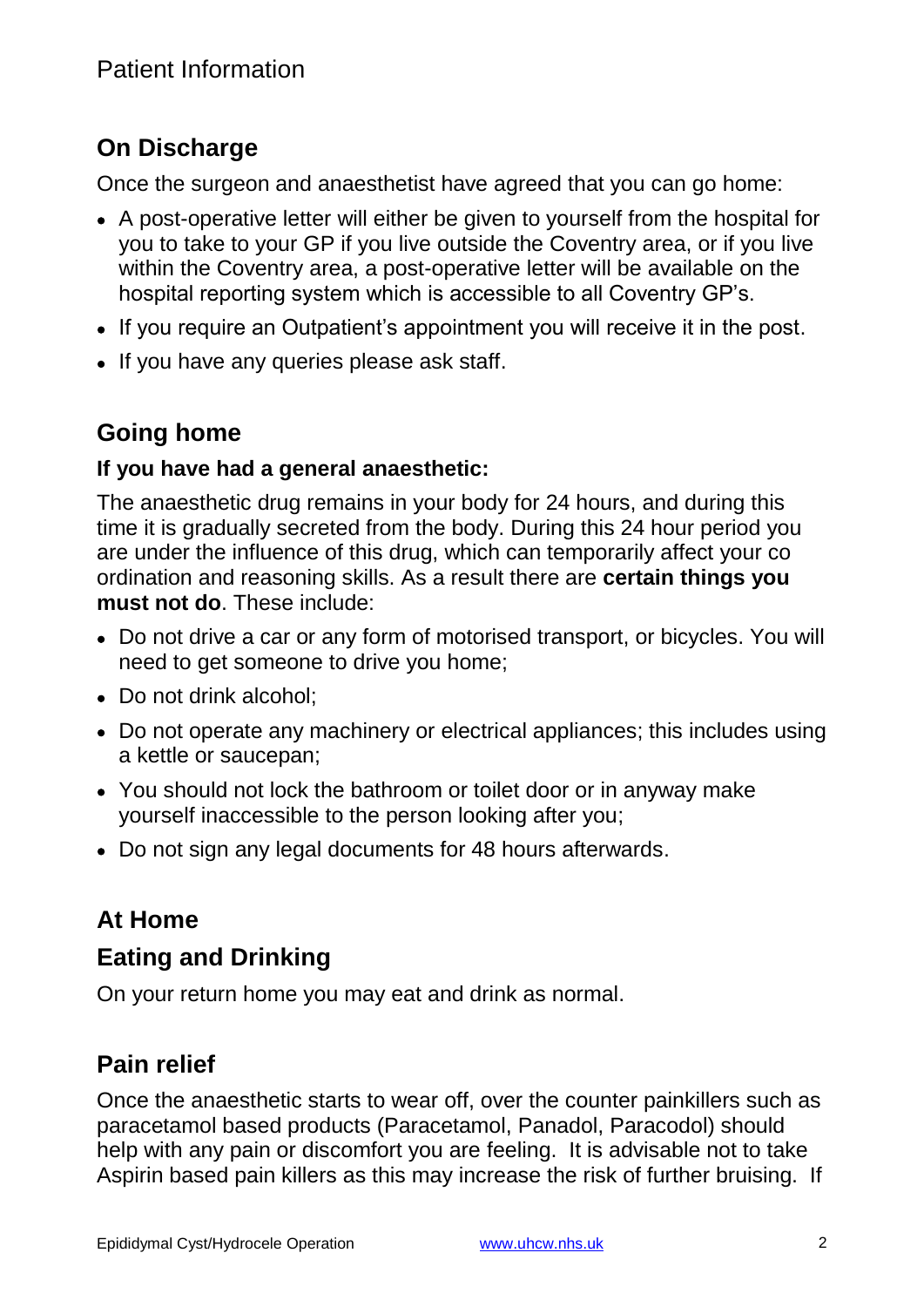however, you take Aspirin as a routine medication, it is advisable to ask your GP if you should continue taking it. **Always read the instructions on medicines carefully.**

## **Your Wound**

You may return home with a dressing and a scrotal support on, if so please keep this on until the next day. You may notice a slight swelling and bruising, if so it is best to wear supportive underwear to minimise the swelling such as swimming trunks, briefs or Y-fronts rather than boxer shorts.

#### **Aftercare**

The stitches in your wound will be dissolvable, and will fall out of their own accord. When they are dissolving you may notice a discharge, this is normal. If however, your wound:

- Begins to swell even more
- Becomes inflamed (red, hot to touch)
- The discharge increases/bleeding occurs
- The discharge begins to smell

#### **Please contact your GP immediately**

#### **Bathing**

You should have daily baths for 7-10 days after your operation but please make sure your wound is dried thoroughly with a clean towel to prevent infection, as if wet, there may be an increased risk of wound infection. **Do not use talcum powder on your wound.**

#### **Returning to Work**

It is advisable, especially if your work is heavy (manual, driving) to stay off work for at least one week.

#### **Recovery**

You may feel tired once you reach home. This may last a couple of days.